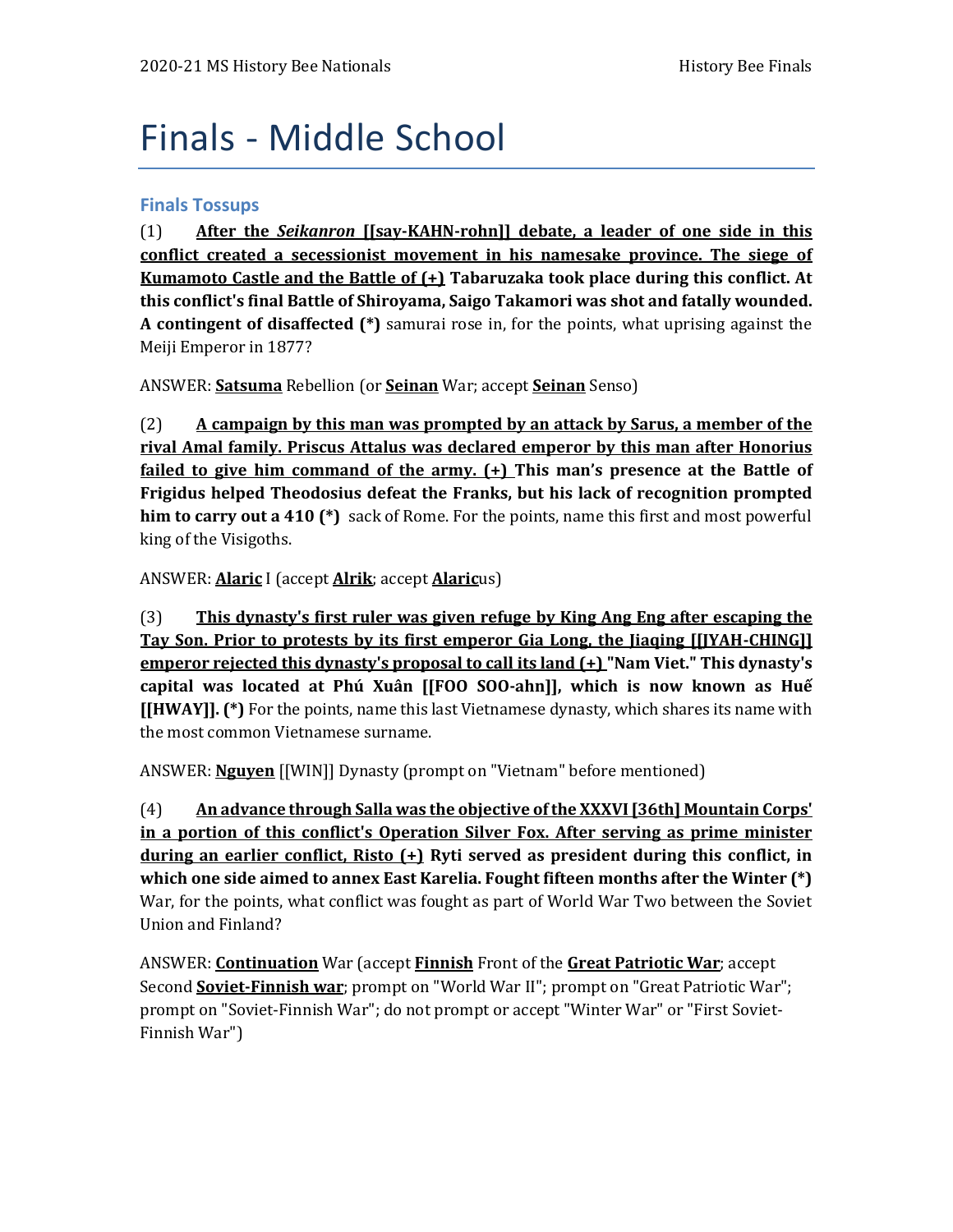(5) **This man was punched by Cleve Bailey for introducing a rider prohibiting Federal funds to be given to institutions that refused to desegregate. The Qualifications of Members Clause was tested in a Supreme Court case brought by this man against (+) John McCormack, which found this man's exclusion from the House unconstitutional. This Congressman, who was nicknamed "Mr. Civil Rights," was succeeded by Charlie Rangel in a post he held from 1945 to 1971. (\*)** For the points, name this first African-American representative elected from New York.

ANSWER: Adam Clayton **Powell** Jr.

(6) **This dynasty rose to power after the Five Dynasties and Ten Kingdoms Period. This dynasty's Southern period began after it lost control of northern China to the Jurchen Jin (+) Dynasty, moving its capital from Kaifeng to modern-day Hangzhou [[HAHNG-ZHO]]. This dynasty fell after it was defeated at the Battle of Yamen by Zhang Hongfan's Mongol (\*)** troops. For the points, name this Chinese dynasty that was conquered by the Yuan dynasty.

ANSWER: **Song** Dynasty (accept Southern or Northern **Song**)

(7) **An A minor piece in this genre was premiered by its composer's wife, Clara Schumann. Sergei Rachmaninoff dedicated the second of his four works in this genre to his (+) hypnotherapist. Beethoven's fifth and final work in this genre is nicknamed "Emperor." (\*)** For the points, name this genre of works for a keyboard soloist and orchestra.

ANSWER: **Piano Concerto** (prompt on "Concerto")

(8) **A Seventh-Day Adventist named Paul Nobuo Tatsuguchi served as a surgeon during this battle, as recollected in an extensive diary. Yasuyo Yamasaki was killed at this battle, which prompted an evacuation from (+) Kiska. Codenamed Operation Landcrab, this was the only land battle of World War Two that occurred in North America. Fought under snowy (\*)** conditions, for the points, what battle of the Aleutian Islands Campaign was fought in Alaska?

ANSWER: Battle of **Attu** (accept Operation **Landcrab** before mentioned)

(9) **One man was designated the "Last of the Romans" by his brother-in-law and fellow general at this battle, which occurred in a narrow pass in the province of Macedonia. This final battle of the Wars of the (+) Second Triumvirate led to the eastern provinces of the Roman Empire being given to a former general of (\*)** Julius Caesar. For the points, name this defeat of the Liberator Army, led by Brutus and Cassius, by Mark Antony and Octavian in 42 BC.

ANSWER: Battle of **Philippi**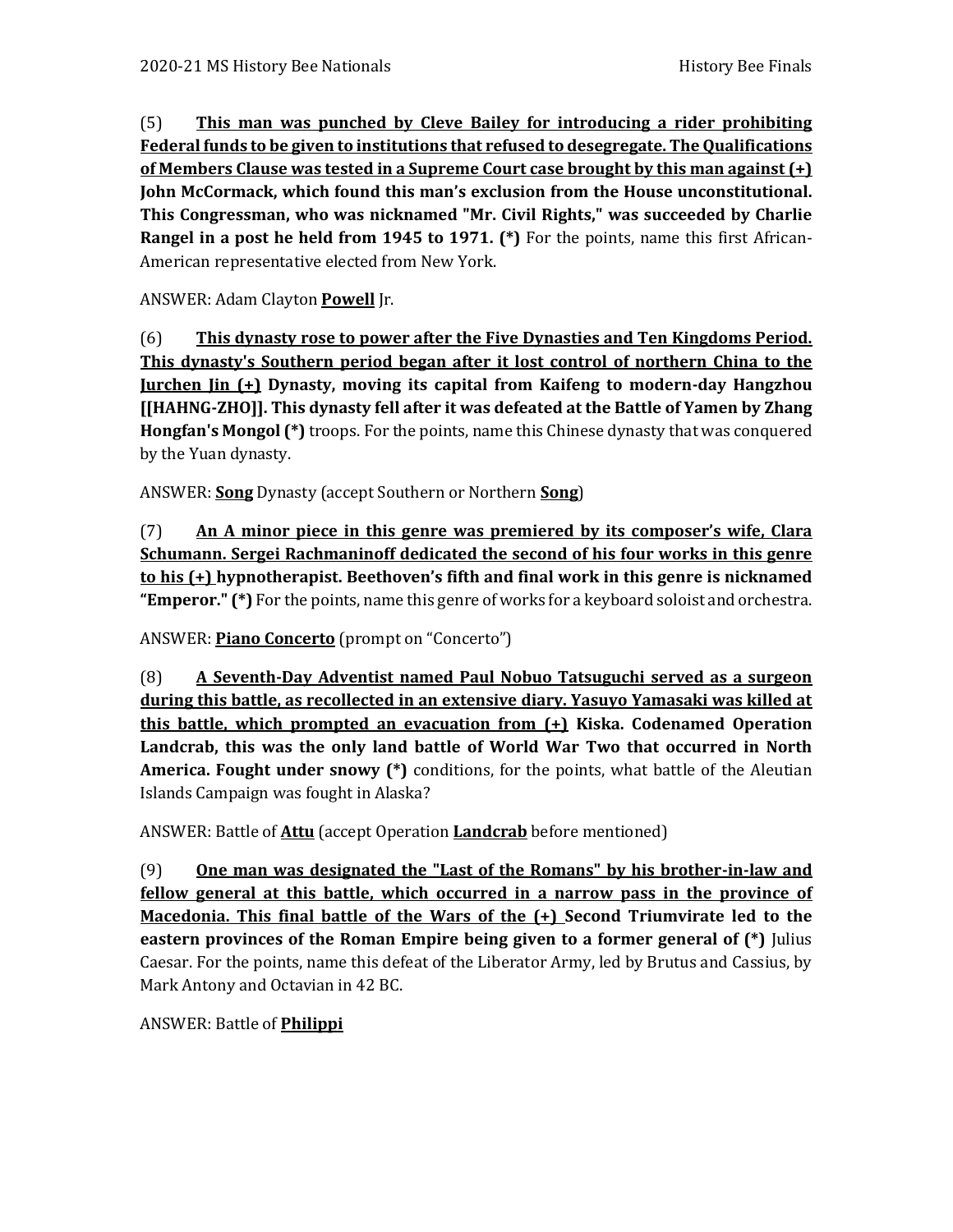(10) **In this case, one state's attempt to tax a federal holding violated the Supremacy Clause, according to John Marshall. The representative of the namesake Mid-Atlantic state (+) in this case, which sought to impose a tax on a federal institution, argued that the "Constitution is silent on the subject of banks." (\*)** For the points, name this 1819 case argued by Daniel Webster, who represented the Second Bank of the U.S.

ANSWER: *McCulloch v. Maryland* (or *James McCulloch v. The State of Maryland, John James*)

(11) **Athabaskan migratory people such as the Navajo and Apache called these people the "Ancient Enemies" due to frequent clashes for land and resources. These people, whose name comes from the Spanish (+) for "village," built adobe brick homes at sites in Chaco Canyon. The term Anasazi once (\*)** referred to, for the points, what Native American culture of the American Southwest which includes the Zuni and Hopi?

ANSWER: Ancestral **Pueblo**an Culture (accept **Pueblo**ans or **Pueblo** people; accept **Anasazi** before mentioned; accept **Hisatsinom**)

(12) **This man faced the "Night of the Broken Bottles," after which he abdicated his throne. This "Soldier King" crushed the "Confederation of the Equator" before fighting a southern neighbor in the (+) Cisplatine War. This man declared independence from his father, though he returned later to lead a "Liberal War" in (\*)** Portugal. Crowned in Rio de Janeiro, for the points, who was this first Emperor of Brazil?

ANSWER: Dom **Pedro** I (accept King Dom **Pedro** IV of Portugal; accept **Pedro the Liberator**)

(13) **Minor players in this phenomenon included the Dave Clark Five and Herman's Hermits. DJ Murray the K played a key role in this sensation, often referring to himself as "the 5th" member (+) of a certain band. A February 1964 appearance on the Ed Sullivan Show is cited as the beginning of this event. The song "I Want to Hold Your Hand" (\*)** helped launch, for the points, what phenomenon, which saw UK bands like the Rolling Stones, The Who, and The Beatles all achieve popular success in the United States?

ANSWER: The **British Invasion** (prompt on answers involving the various bands coming to the United States from **Britain**; prompt on answers such as "Rock and Roll"; antiprompt on "Beatlemania" by asking them to "be less specific")

(14) **This agreement is subject of P. E. Caquet's book** *The Bell of Treason***. Édouard Daladier [[dah-lah-DYEH]] represented France in this agreement, which brought about "peace (+) in our time" according to one signatory. This agreement resulted in the cession of the Sudetenland as part of a policy of (\*)** appeasement. For the points, name this treaty that Adolf Hitler signed with Neville Chamberlain and other western powers to annex a portion of Czechoslovakia.

ANSWER: **Munich** Agreement (accept **Munich** Pact; accept [a[]Mníchovská[/a] dohoda; accept dohoda; accept **Münchner** Abkommen; accept **Munich Betrayal**)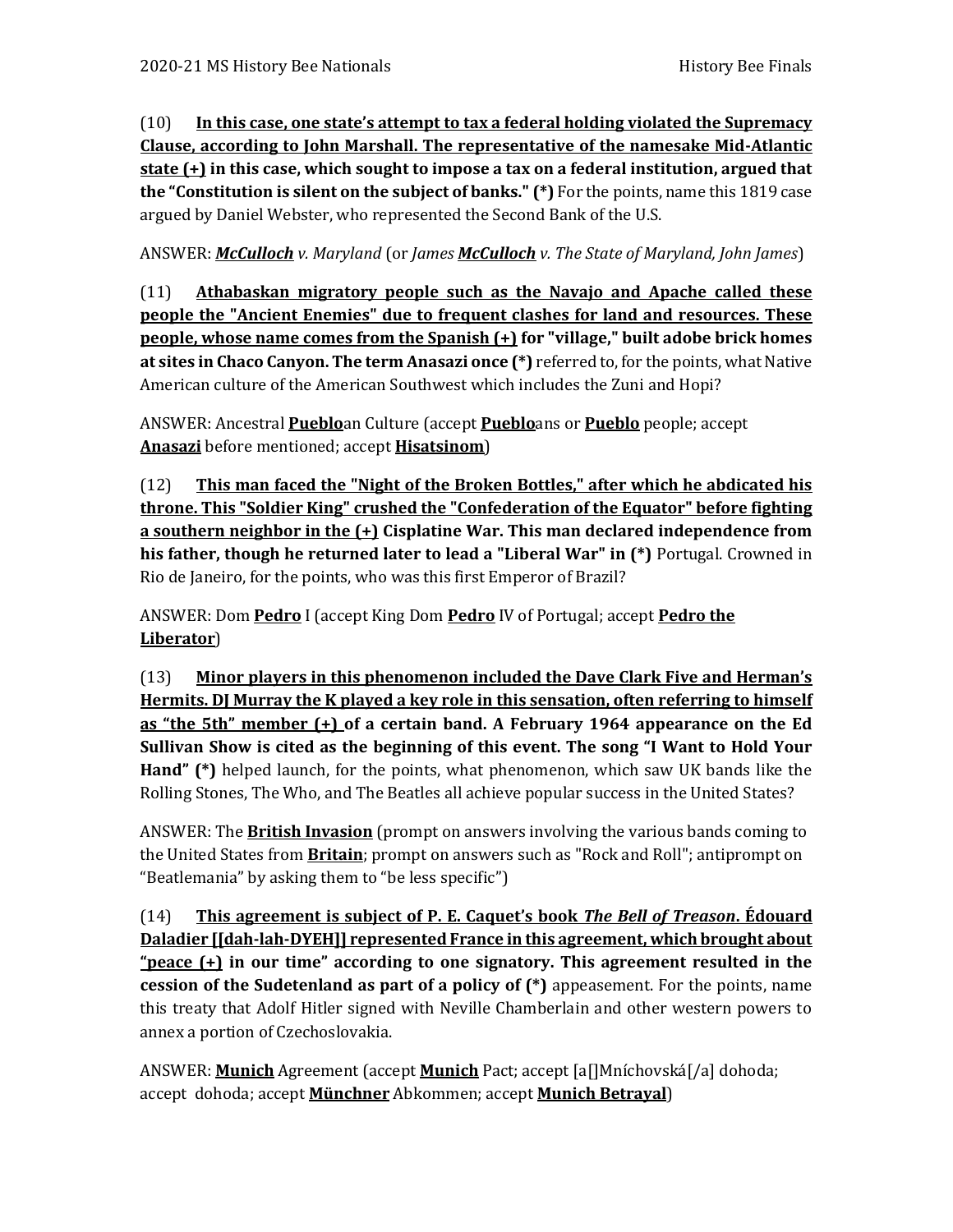(15) **While under siege at Yodfat, this man had a divine revelation about the rise of the Flavians which led to his pardoning and allotment of an imperial pension. Beginning with the Maccabean revolt (+) and ending at Masada, this writer recounts the rise and downfall of his people in** *De Bello Judaico***. (\*)** For the points, name this Jewish Roman chronicler and companion of Emperor Titus who provides extra-biblical accounts of men like John the Baptist and Jesus of Nazareth.

ANSWER: Titus Flavius **Josephus** (or **Yosef** ben Matityahu)

(16) **After an impassioned speech by William Pitt, this act was repealed under Lord Rockingham. A Congress named for this act held in New York passed the "Declaration of Rights (+) and Grievances" which in part called for the end of taxation without (\*)** representation. For the points, name this 1765 Act, an attempt to pay for the defense of the American colonies by taxing paper products.

ANSWER: **Stamp** Act of 1765 (accept **Duties in American Colonies** Act 1765)

(17) **In an effort to improve this technology, Wilhelm Weber [[VEH-buh]] worked with a mathematician who created his own commutator, which made use of a register developed by Alfred Vail. A needle-based (+) technology of this type was developed by Charles Wheatstone. Induction impulses improved the throughput of this technology, a version of which was patented by Samuel (\*)** Morse. For the points, name this electric communication technology.

### ANSWER: **Telegraph**y (accept **Telegram**)

(18) **James Bowdoin [[BOU-dun]] declared martial law during this event and authorized direct reimbursements to Benjamin Lincoln. During this event, one side was unable to raid a courthouse (+) due to the defense of William Shepherd, forcing them to retreat to Springfield Armory. (\*)** For the points, name this 1786 Massachusetts rebellion, led by a veteran of the Revolutionary War, which exposed the weaknesses of the Articles of Confederation.

### ANSWER: **Shays'** Rebellion

(19) **During this battle, control of Fleury [[FLURRY]] changed sixteen times. Fort Souville was repeatedly attacked during this battle, in which one general's Order of the Day famously ended with the words "they shall not pass." (+) Fort Douamont was captured by Robert Nivelle at this battle, where artillery was transported day and night along a road called the "Sacred Way." Erich von Falkenhayn [[FAHL-ken-hine]] (\*)** was defeated at, for the points, what 1916 World War One battle in France, the longest of the war?

ANSWER: Battle of **Verdun** (accept Bataille de **Verdun**; Schlacht um **Verdun**)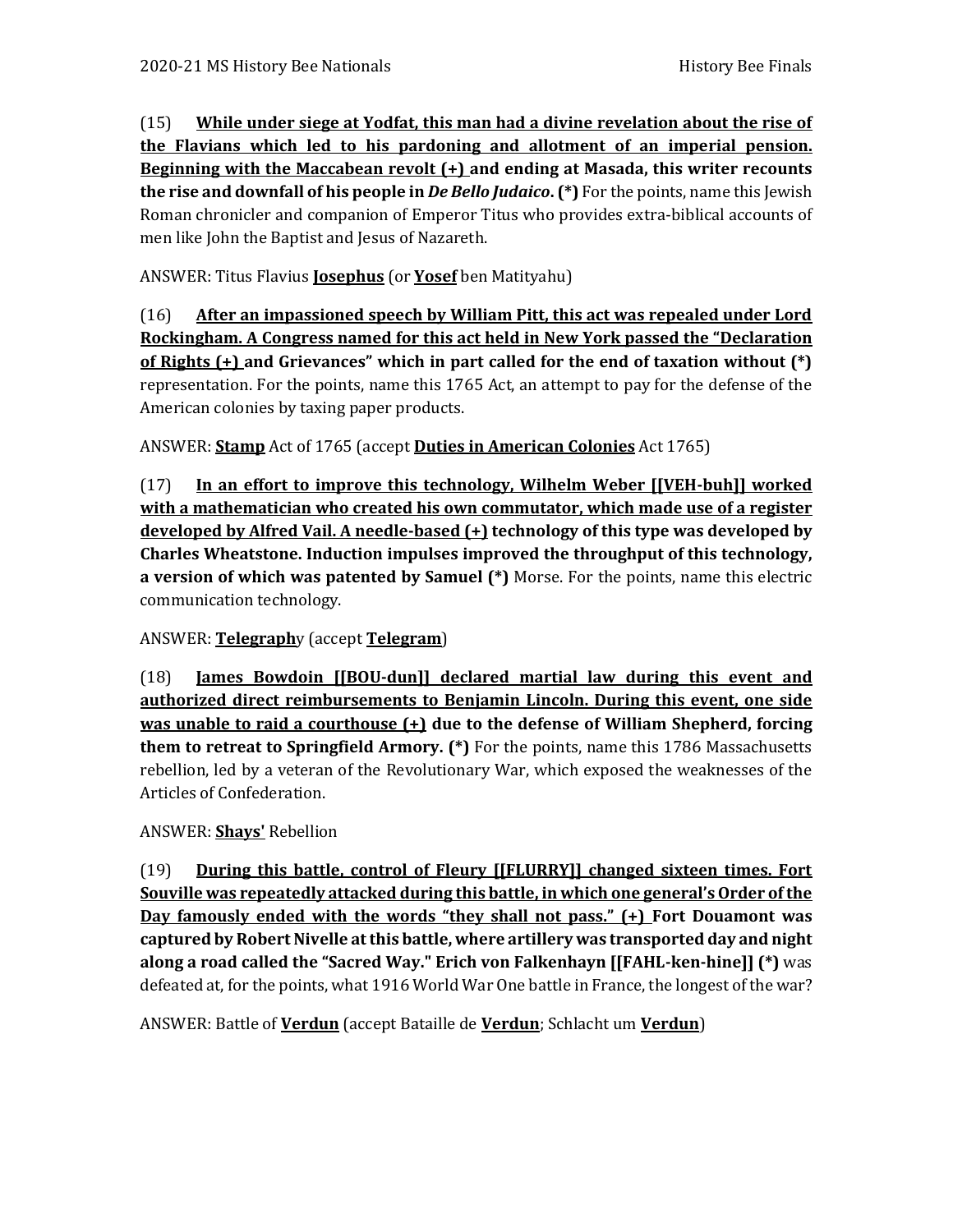(20) **A ruler of this empire introduced the dinar as a currency, based on the Roman denarius. Abd Allah ibn al-Zubayr opposed this empire, as did the General Abu Muslim. Abd al-Malik (+) led this empire, founding the Dome of the Rock in Jerusalem. Caliphs like Yazid and Marwin ruled this empire after it was founded by Muawiyah I, a brotherin-law of (\*)** Muhammad. For the points, name this Caliphate preceding the Abbasids.

ANSWER: **Umayyad** Caliphate (or al-Khilāfah al-**ʾUmawīyah**; accept **Umayyad**s; accept "Empire" in place of "Caliphate")

(21) **In an effort to civilize these islands, James I sent the "Gentleman Adventurers" to colonize its Isle of Lewis. Dedicated to Frederick William IV of Prussia, Felix Mendelssohn wrote a piece known as the [these islands]** *Overture* **which is sometimes named for the inhabited island, (+) Fingal's Cave. With the Isle of Man, Magnus VI of Norway formally transferred this archipelago to Alexander III through the Treaty of Perth. The Isles of Skye and Islay (\*)** are in, for the points, what Scottish archipelago which is separated into "Inner" and "Outer" regions?

ANSWER: The **Hebrides** (accept the Inner **Hebrides** or Outer **Hebrides**; accept the **Western Isles**)

(22) **This person may have fabricated the story of Sadie Sach's death. This scholar rescued Olive Byrne, the inspiration for Wonder Woman. This woman worked with her sister, the hunger striker (+) Ethel Byrne, and she was prosecuted under the Comstock Act for writing** *Family Limitation***. Authoring "What Every Mother (\*)** Should Know," for the points, what birth control activist created an organization that evolved into Planned Parenthood?

ANSWER: Margaret **Sanger** (or Margaret Higgins **Sanger**; or Margaret Louise **Higgins**; or Margaret **Sanger** Slee)

(23) **Members of one side during this conflict travelled aboard a train renamed the Blue Steel Special. Bill Blizzard led one side during this conflict that was opposed by a 2,000-man force assembled by Sheriff Don Chafin in Logan County. (+) Martin bombers controversially attacked strikers during this 1921 event involving the United Mine Workers. Preceded by the Matewan Massacre in the same state, (\*)** for the points, what was this labor uprising in West Virginia, the largest in U.S. history?

ANSWER: Battle of **Blair Mountain** (prompt on "Coal Wars")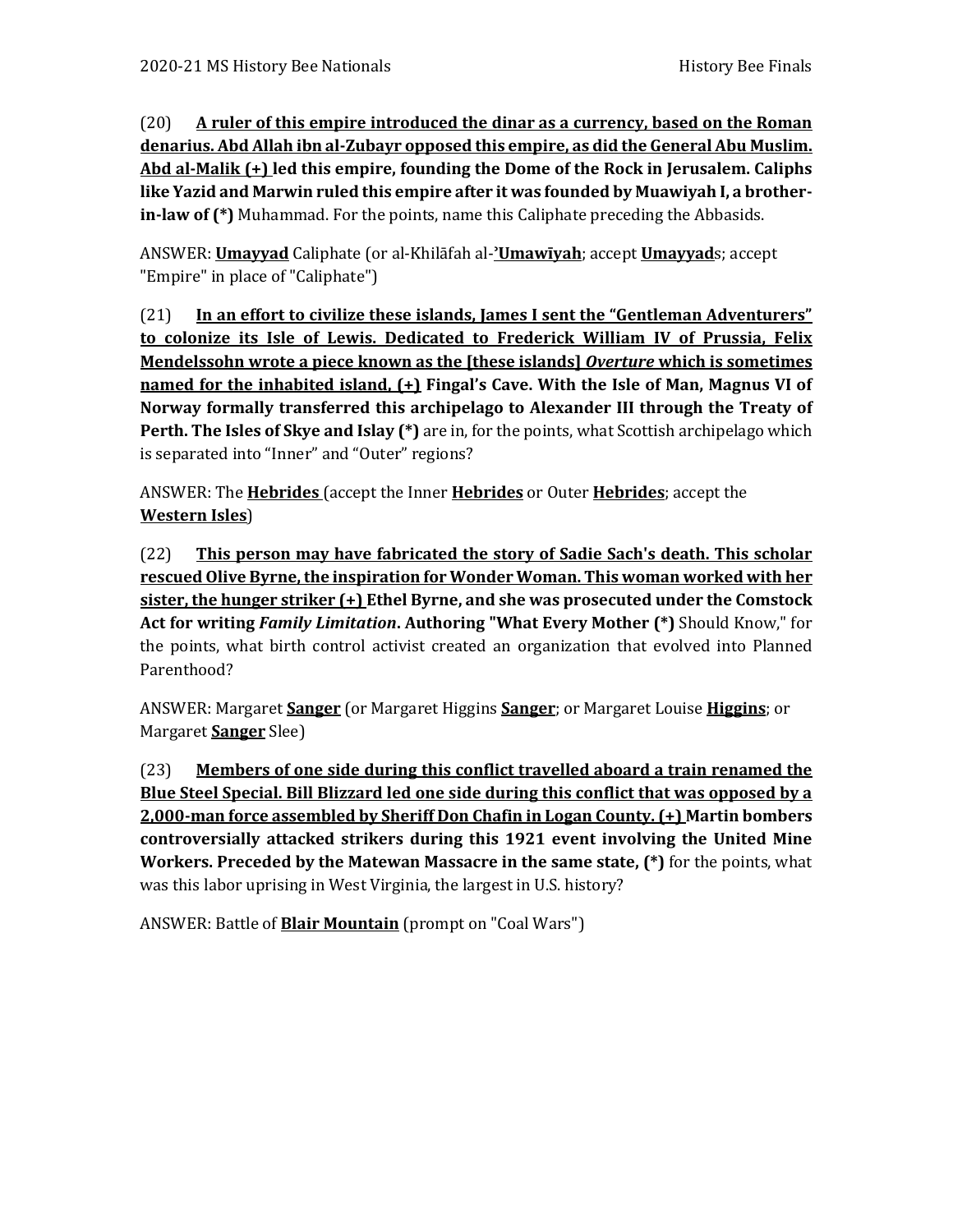(24) **Diplomat Megasthenes [[meh-GAS-thuh-nees]] claimed a tribe living in this empire worshipped Heracles as their founder. A ruler of this empire gave Seleucus I Nicator [[seh-LOO-kus "the first" neh-KAY-tor]] elephants (+) he used at the Battle of Ipsus as a part of a marriage alliance between the two. This empire fought a bloody war against the king-less Kalinga people, which convinced one of this state's rulers to convert to Buddhism. Pataliputra (\*)** served as the capital of, for the points, what Indian empire ruled by Ashoka?

ANSWER: **Maurya**n Empire (accept **Maurya**ns)

(25) **William Proxmire was sworn in during the middle of this event, which led to \$6,000 in printing fees being spent to enter what was said into the** *Congressional Record***. A 1957 Civil Rights Act was accused of being (+) "cruel and unusual" during this event. Lasting for 24 hours and 18 minutes, this event was carried out by a Dixiecrat. (\*)** For the points, name this longest attempt to "talk out a bill" in Senate history, completed by a South Carolina segregationist.

ANSWER: Strom **Thurmond**'s **filibuster** of the 1957 Civil Rights Act (accept equivalents such as the **Filibuster** of Strom **Thurmond** of the Civil Rights Act of 1957)

(26) **This battle's land portion began with a landing at Hagushi beach and the capture of the Kadena and Yomitan airbases. Codenamed Operation Iceberg, this battle has been referred to as the "typhoon of steel" (+) due to the volume of** *kamikaze* **attacks and its overall ferocity. Including the largest amphibious assault in the Pacific theatre of (\*)** World War Two, for the points, what is this battle which started immediately after the Battle of Iwo Jima in March 1945?

ANSWER: Battle of **Okinawa** (accept **Operation Iceberg** before mentioned)

(27) **This woman organized a group of 10,000 women with linked arms to protest at the DMZ, calling for a formal end to the Korean War. This woman describes the Cold War-era CIA as "liberal, nonviolent and honorable" in her autobiography (+)** *My Life on the Road***. This honorary co-chair of 2017 Women's March once said "a woman needs a man like a fish needs a (\*)** bicycle." For the points, name this Second-wave feminist and editor of the magazine *Ms.* [[MIZ]].

ANSWER: Gloria **Steinem** (or Gloria Marie **Steinem**)

(28) **The San Carlos Reservoir was created when the U.S. government dammed this river. Prior to the Gadsden Purchase, this river served as the boundary between the U.S. and (+) Mexico in modern-day Arizona. This tributary, whose mouth is near the city of Yuma, is known as "Akimel" in the Pima tongue. (\*)** For the points, name this tributary of the Colorado River which names a species of lizard known as its namesake "Monster."

ANSWER: **Gila** [[HEE-lah]] River (accept Keli **Akimel** before mentioned; accept **Haa Si'il**)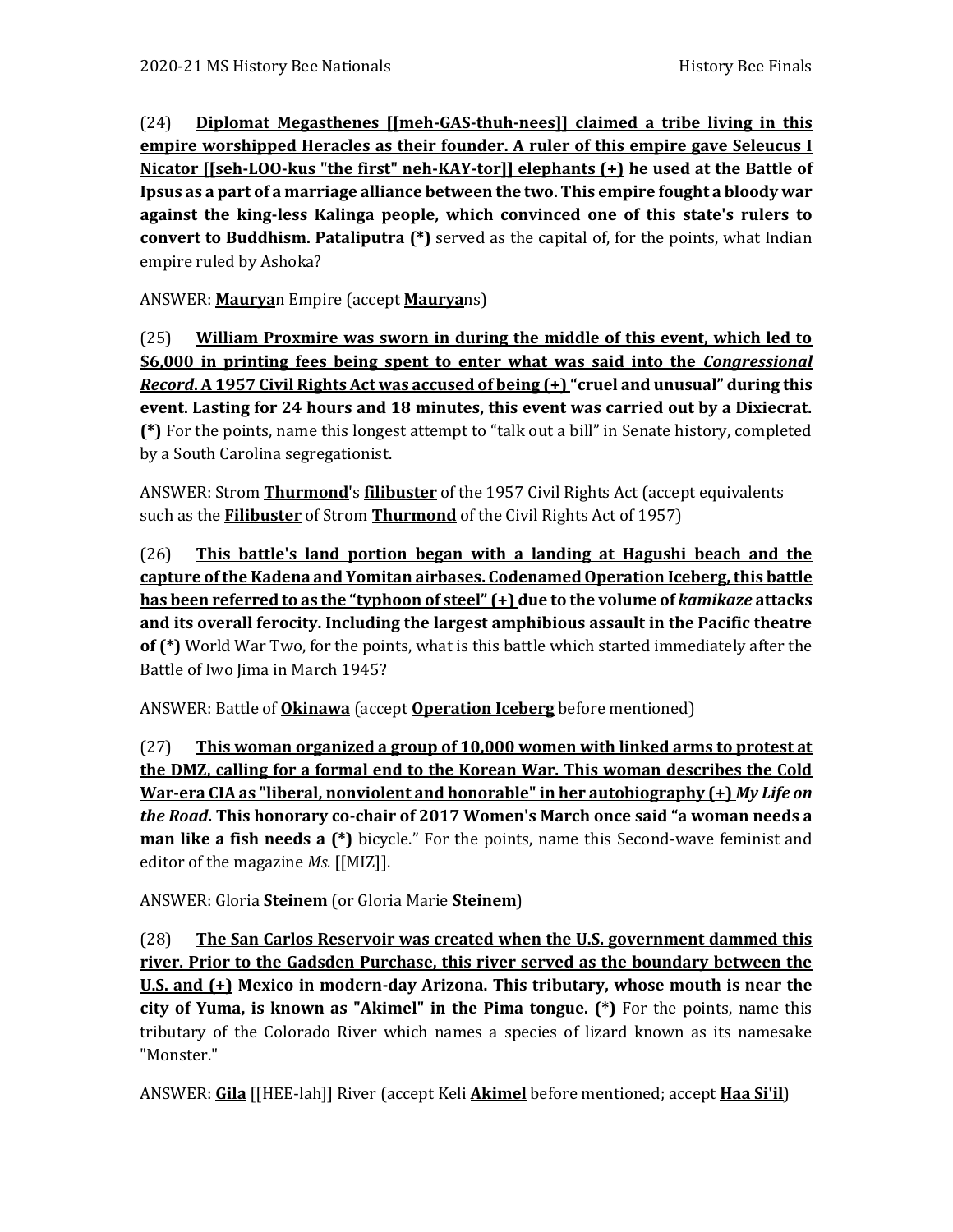(29) **One pope with this name gave the** *Liber extra* **decrees and founded the Papal Inquisition. The Cappadocian Fathers included two men of this name from Nazianzus and Nyssa [[neh-SAH]]. (+) Henry IV was excommunicated by the seventh pope of this name. A "Great" Pope of this name led the effort to convert the Saxons and names a popular** (\*) type of chant. For the points, give this name held by a pope whose namesake calendar replaced the Julian one.

ANSWER: **Gregory** (accept Pope **Gregory** the Great; accept Pope **Gregory** I; accept Pope **Gregory** XIII; accept Pope **Gregory** IX; accept **Gregory** Palamas; accept **Gregory** of Nazianzus; accept **Gregory** of Nyssa)

(30) **This man's administration fell victim to the Benalla Scandal. This world leader has planned to curb the growth of the Calais [[kah-LAY]] Jungle and build more adequate refugee camps. After a (+) run-off election, this politician won in a landslide victory over right-wing politician Marine le Pen [[mah-REEN luh PAHN]]. (+)** For the points, name this youngest French president in history, the successor of François Hollande [[frahn-SWAH oh-LAHND]].

ANSWER: Emmanuel **Macron** [[mah-KROHN]] (or Emmanuel Jean-Michel Frédéric **Macron**)